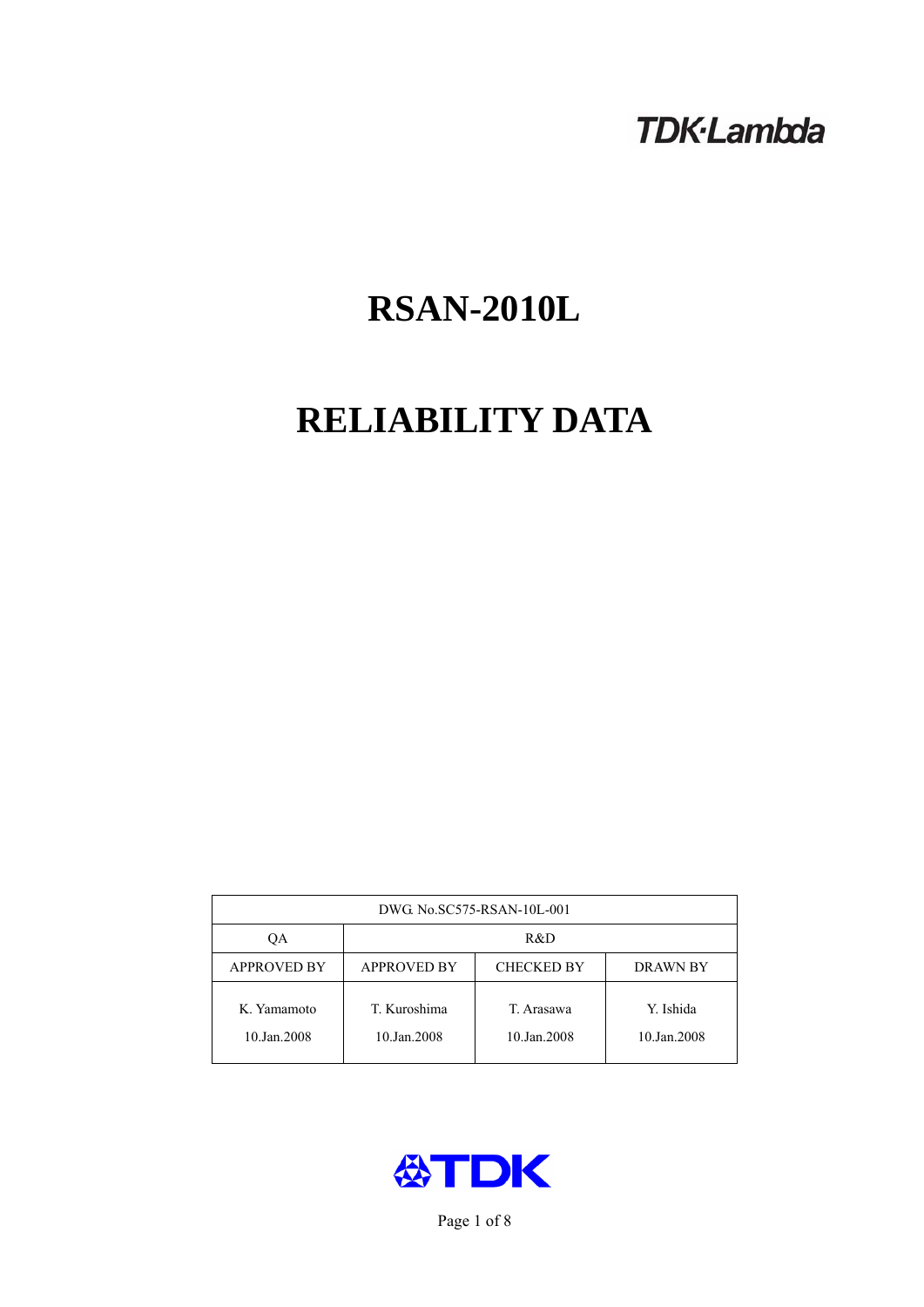#### **RSAN-2010L**

# **I N D E X**

|                                     | Page   |
|-------------------------------------|--------|
| 1. Calculated Values of MTBF        | Page-3 |
| 2. Vibration Test                   | Page-4 |
| 3. Heat Cycle Test                  | Page-5 |
| 4. Humidity Test                    | Page-6 |
| 5. High Temperature Resistance Test | Page-7 |
| 6. Low Temperature Storage Test     | Page-8 |

The following data are typical values. As all units have nearly the same characteristics, the data to be considered as ability values.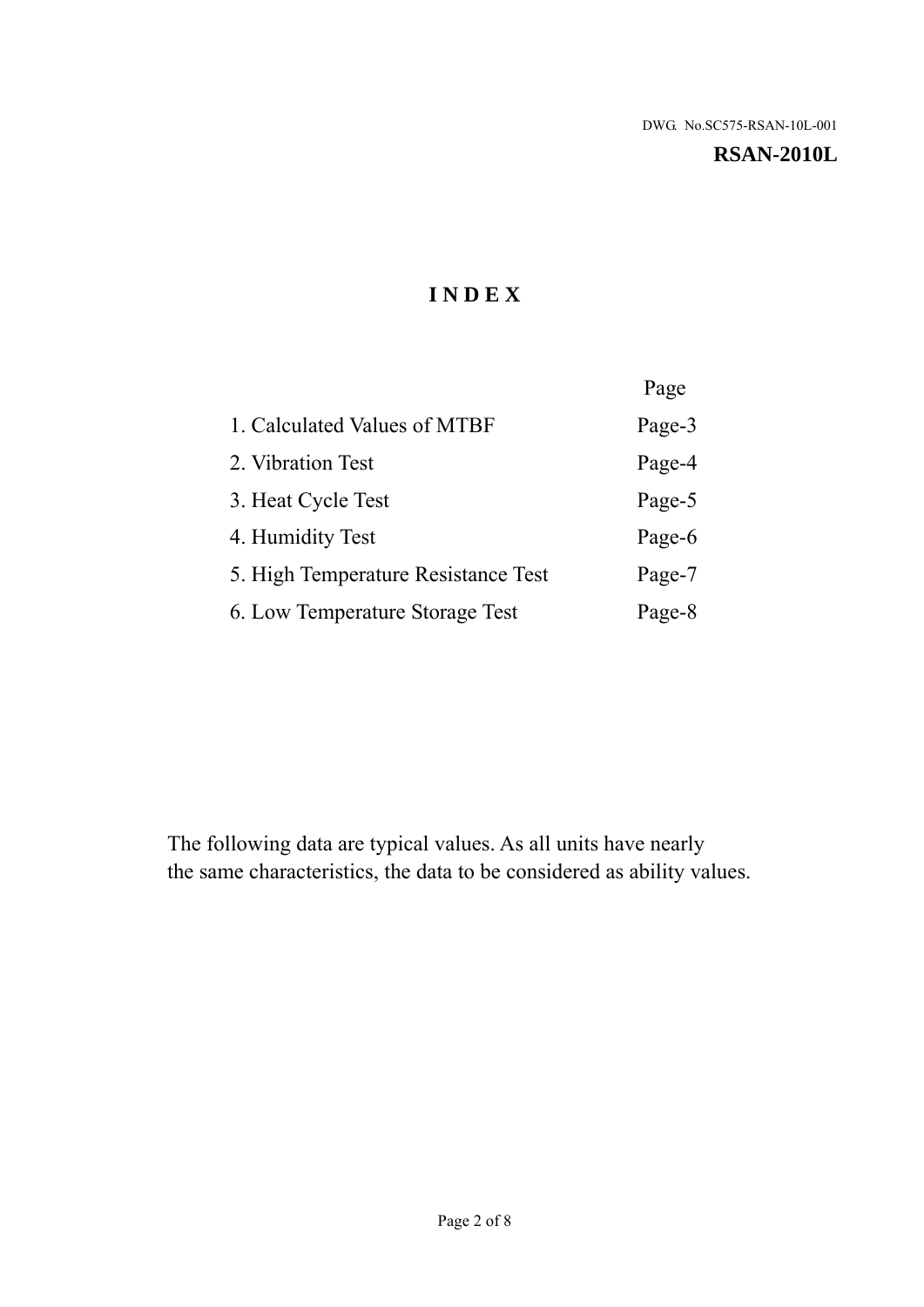#### **RSAN-2010L**

1. Calculated values of MTBF

MODEL : RSAN-2010L

(1) Calculating Method

 Calculated based on parts stress reliability projection of MIL-HDBK-217F NOTICE2.

Individual failure rates  $\lambda$  G is given to each part and MTBF is calculated by the count of each part.

$$
MTBF = \frac{1}{\lambda_{\text{equip}}} = \frac{1}{\sum_{i=1}^{n} N_i (\lambda_G \pi_Q)_i} \times 10^6 \text{ (hours)}
$$

| $\lambda$ equip | : Total equipment failure rate (Failure $/ 10^6$ Hours)                   |
|-----------------|---------------------------------------------------------------------------|
| $\lambda$ G     | : Generic failure rate for the $\hbar$ generic part                       |
|                 | (Failure/ $10^6$ Hours)                                                   |
| Ni              | : Quantity of <i>i</i> th generic part                                    |
| N               | : Number of different generic part categories                             |
| $\pi$ Q         | : Generic quality factor for the <i>i</i> th generic part ( $\pi Q = 1$ ) |

- (2) MTBF Values
	- GF : Ground, Fixed

 $MTBF = 12,162,491$  (Hours)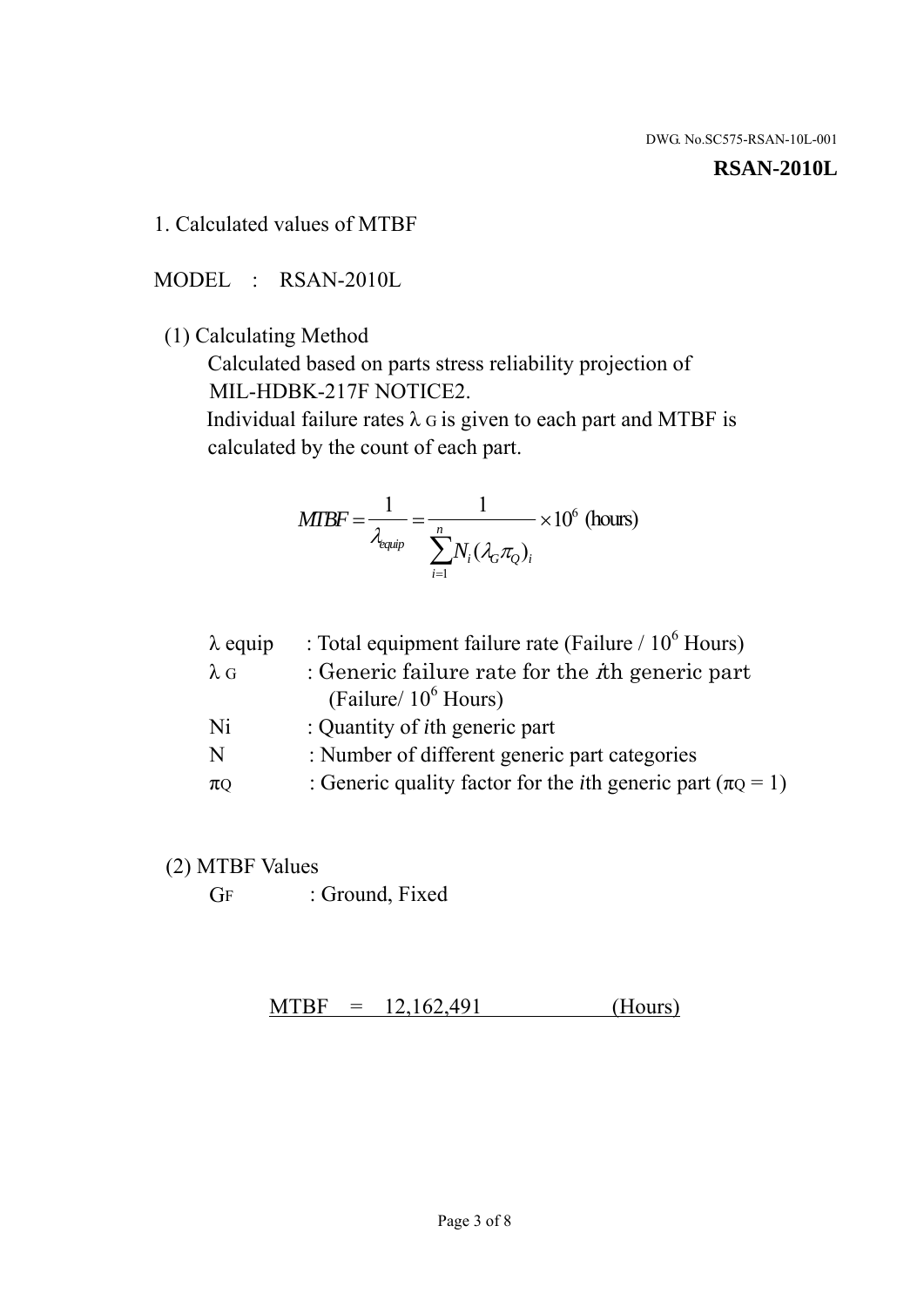#### **RSAN-2010L**

2. Vibration Test

#### MODEL : RSAN-2010L (Representation Product : RSEN-2030)

- (1) Vibration Test Class Frequency Variable Endurance Test
- (2) Equipment Used Controller VS-1000-6, Vibrator 905-FN ( IMV CORP.)
- (3) The Number of D.U.T. (Device Under Test) 5 units
- (4) Test Condition
	- · Frequency : 10~55Hz
	- · Amplitude : 1.5mm, Sweep for 1 min.
	- · Dimension and times : X, Y and Z directions for 2 hours each.

## (5) Test Method

Fix the D.U.T. on the fitting-stage

# (6) Test Results

PASS

#### Typical Sample Data

| ັ່                                 |                                                         |           |                     |                     |
|------------------------------------|---------------------------------------------------------|-----------|---------------------|---------------------|
| Check item                         | Spec.                                                   |           | <b>Before Test</b>  | After Test          |
|                                    | Differential Mode: 25dBmin.                             | $0.4$ MHz | 39.72               | 40.02               |
|                                    |                                                         | 30 MHz    | 58.84               | 55.92               |
| Attenuation (dB)                   | Common Mode: 25dBmin.                                   | 2 MHz     | 36.32               | 36.44               |
|                                    |                                                         | 30 MHz    | 38.26               | 38.08               |
| Leakage Current (mA)               | Line1<br>$1mA$ max. $(250V, 60Hz)$<br>Line <sub>2</sub> |           | 0.42                | 0.41                |
|                                    |                                                         |           | 0.43                | 0.42                |
| DC Resistance $(m\Omega)$          | 6m $\Omega$ max.                                        |           | 3.84                | 3.72                |
| <b>Test Voltage</b>                | $L-L: 1768Vdc$ 60s.                                     |           | OK                  | OK.                 |
|                                    | $L-E: 2500$ Vac 60s.                                    |           |                     |                     |
| Isolation Resistance ( $M\Omega$ ) | $100M \Omega$ min. (500Vdc 60s)                         |           | $4.1 \times 10^{6}$ | $4.3 \times 10^{6}$ |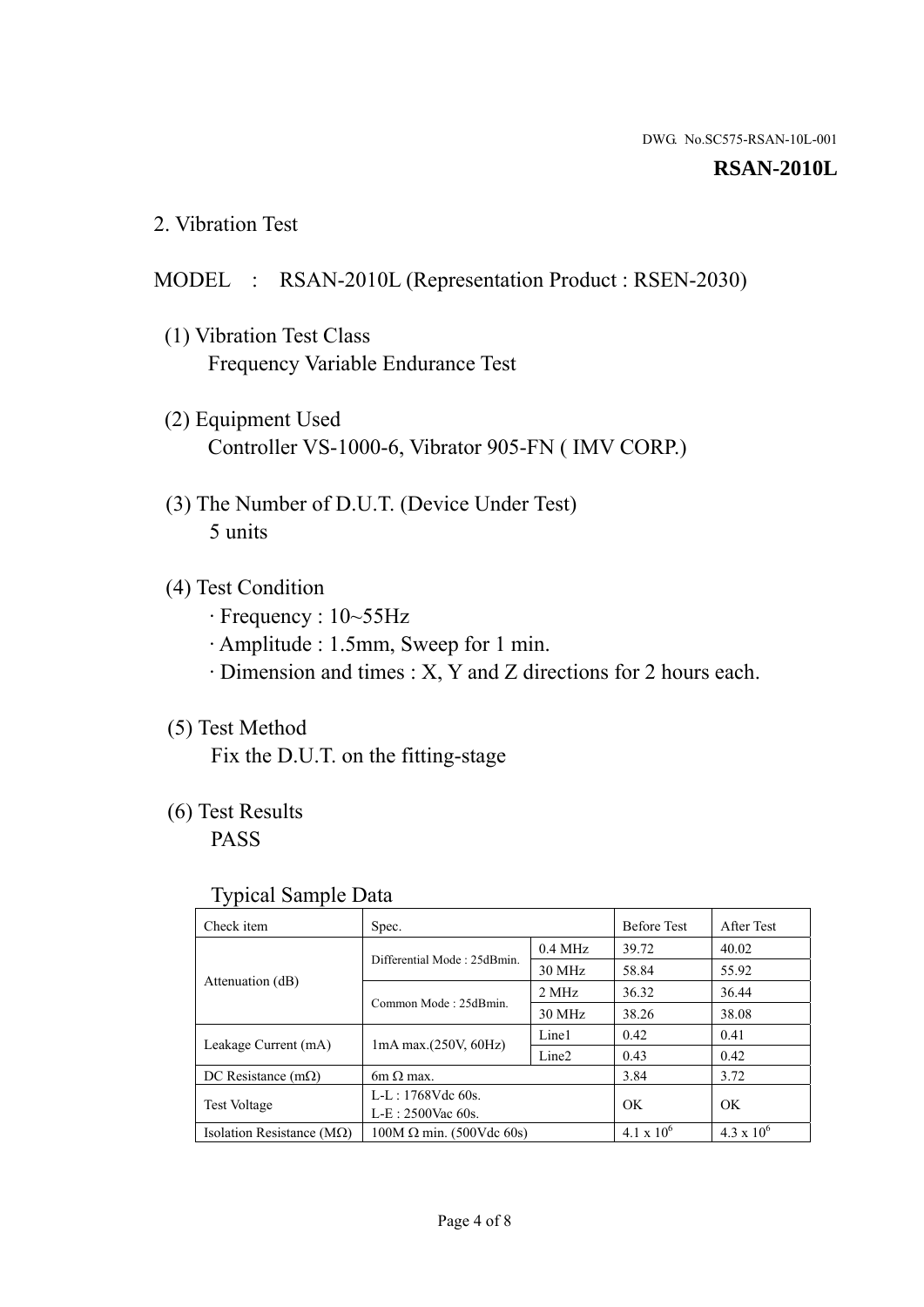3. Heat Cycle Test

## MODEL : RSAN-2010L (Representation Product : RSEN-2030)

- (1) Equipment Used TEMPERATURE CHAMBER TSA-71H-W (ESPEC CORP.)
- (2) The Number of D.U.T. (Device Under Test) 5 units
- (3) Test Conditions
	- · Ambient Temperature : -25~+85°C · Test Cycles : 100cycles



(4) Test Method

 Before the test check if there is no abnormal characteristics and put the D.U.T. in the testing chamber. Then test it in the above cycles, After the test is completed leave it for 1 hour at room temperature and check it if there is no abnormal each characteristics.

(5) Test Results

PASS

| <b>Typical Sample Data</b> |  |  |
|----------------------------|--|--|
|----------------------------|--|--|

| Check item                    | Spec.                                                                                                  |           | <b>Before Test</b> | After Test        |
|-------------------------------|--------------------------------------------------------------------------------------------------------|-----------|--------------------|-------------------|
|                               |                                                                                                        | $0.4$ MHz | 40.06              | 40.06             |
|                               | Differential Mode: 25dBmin.                                                                            | 30 MHz    | 55.64              | 57.12             |
| Attenuation (dB)              | Common Mode: 25dBmin.                                                                                  | 2 MHz     | 35.40              | 36.74             |
|                               |                                                                                                        | 30 MHz    | 37.70              | 37.36             |
|                               | Line1<br>$1mA$ max. $(250V, 60Hz)$<br>Line <sub>2</sub><br>$6m \Omega$ max.<br>L-L: $1768V$ de $60s$ . |           | 0.41               | 0.49              |
| Leakage Current (mA)          |                                                                                                        |           | 0.42               | 0.48              |
| DC Resistance $(m\Omega)$     |                                                                                                        |           | 3.48               | 3.22              |
|                               |                                                                                                        |           | OK                 | OK                |
| <b>Test Voltage</b>           | $L-E: 2500$ Vac 60s.                                                                                   |           |                    |                   |
| Isolation Resistance ( $MQ$ ) | $100M \Omega$ min. (500Vdc 60s)                                                                        |           | $9.5 \times 10^5$  | $9.4 \times 10^5$ |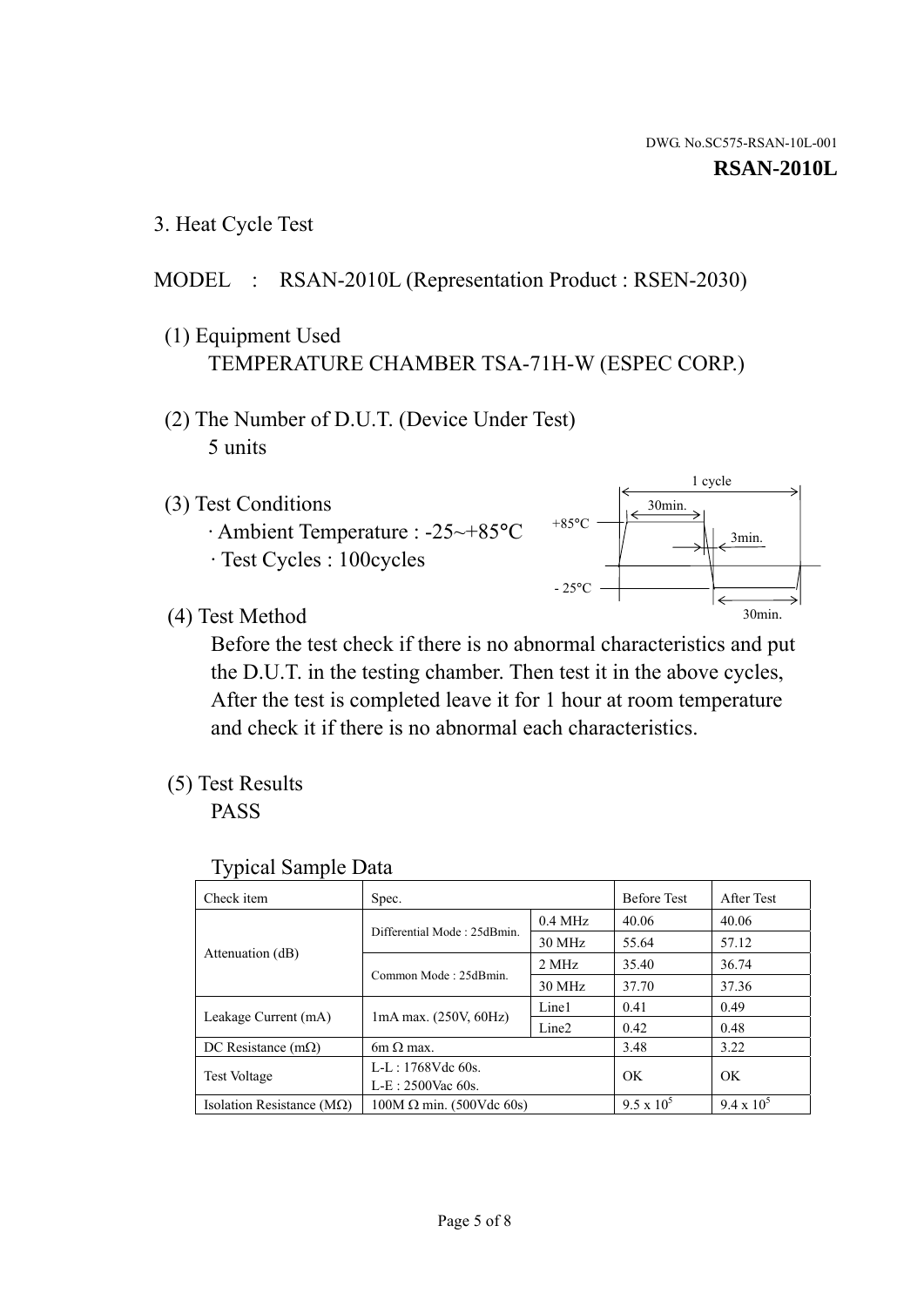4. Humidity Test

### MODEL : RSAN-2010L (Representation Product : RSEN-2030)

- (1) Equipment Used TEMP. & HUMID. CHAMBER PR-4KT (ESPEC CORP.)
- (2) The Number of D.U.T. (Device Under Test) 5 units

#### (3) Test Conditions

- · Ambient Temperature : +40°C
- · Test Time : 500 hours
- · Ambient Humidity : 90~95% RH No Dewdrop

#### (4) Test Method

 Before the test check if there is no abnormal characteristics and put the D.U.T. in the testing chamber. Then test it in the above conditions. After the test is completed leave it for 1 hour at room temperature and check it if there is no abnormal each characteristics.

### (5) Test Results

PASS

| . .                                |                                 |                   |                     |                     |
|------------------------------------|---------------------------------|-------------------|---------------------|---------------------|
| Check item                         | Spec.                           |                   | <b>Before Test</b>  | After Test          |
|                                    | Differential Mode: 25dBmin.     | $0.4$ MHz         | 40.92               | 39.42               |
|                                    |                                 | 30 MHz            | 57.38               | 55.62               |
| Attenuation (dB)                   | Common Mode: 25dBmin.           | 2 MHz             | 36.16               | 36.22               |
|                                    |                                 | 30 MHz            | 37.34               | 37.92               |
| Leakage Current (mA)               | $1mA$ max. $(250V, 60Hz)$       | Line1             | 0.42                | 0.41                |
|                                    |                                 | Line <sub>2</sub> | 0.42                | 0.43                |
| DC Resistance $(m\Omega)$          | 6m $\Omega$ max.                |                   | 3.62                | 3.58                |
| <b>Test Voltage</b>                | $L-L: 1768Vdc$ 60s.             |                   | OK                  | OK                  |
|                                    | $L-E: 2500$ Vac 60s.            |                   |                     |                     |
| Isolation Resistance ( $M\Omega$ ) | $100M \Omega$ min. (500Vdc 60s) |                   | $3.6 \times 10^{6}$ | $4.5 \times 10^{6}$ |

#### Typical Sample Data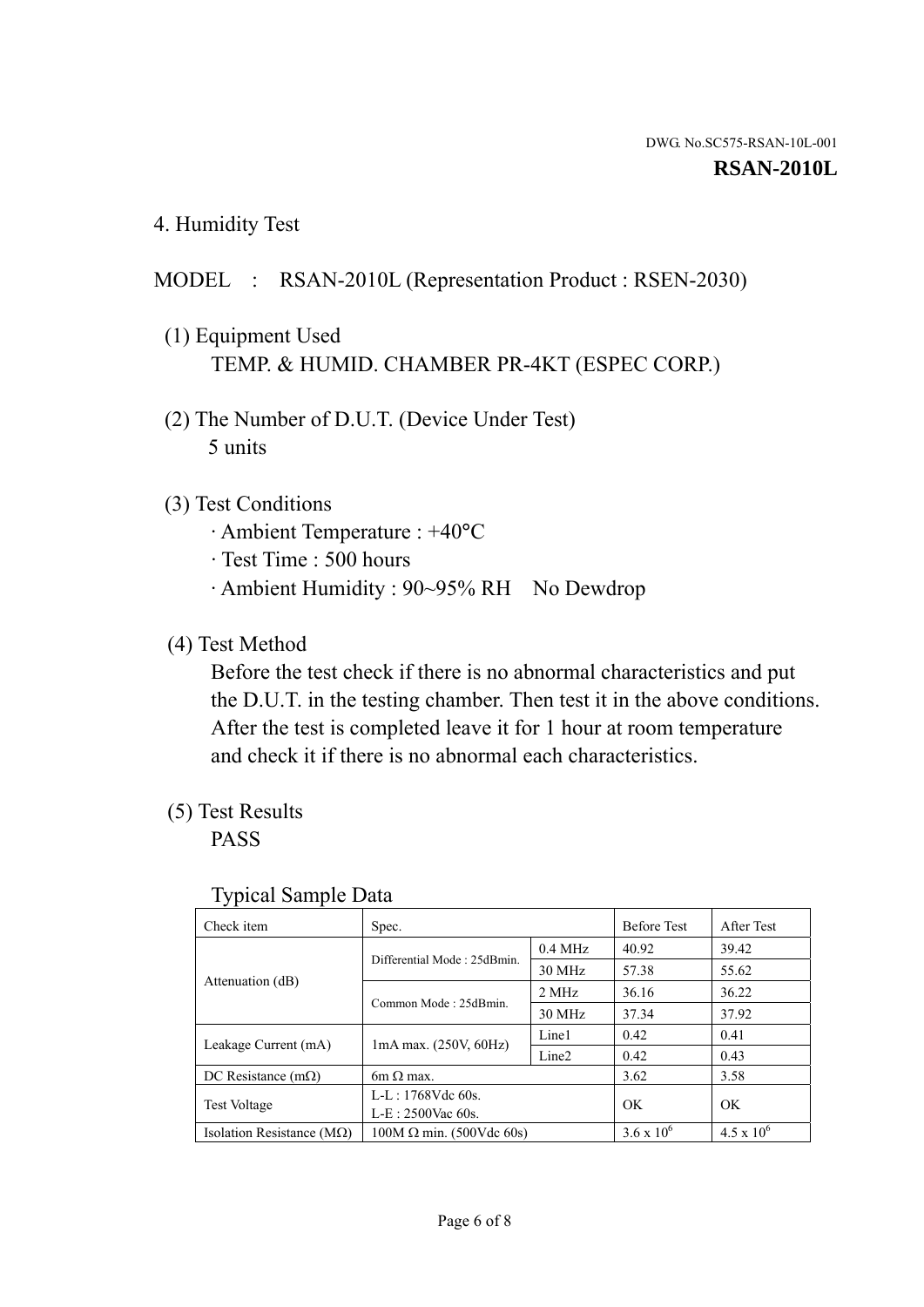5. High Temperature Resistance Test

#### MODEL : RSAN-2010L (Representation Product : RSEN-2060)

- (1) Equipment Used TEMPERATURE CHAMBER PHH-300 ( ESPEC CORP.)
- (2) The Number of D.U.T. (Device Under Test) 5 units
- (3) Test Conditions
	- · Ambient Temperature : +55°C
	- · Test Time : 500 hours
	- · Operating : DC 60A
- (4) Test Method

 Before the test check if there is no abnormal characteristics and put the D.U.T. in the testing chamber. Then test it in the above conditions. After the test is completed leave it for 1 hour at room temperature and check it if there is no abnormal each characteristics.

(5) Test Results

PASS

| ╯┸                                 |                                                         |           |                     |                     |
|------------------------------------|---------------------------------------------------------|-----------|---------------------|---------------------|
| Check item                         | Spec.                                                   |           | <b>Before Test</b>  | After Test          |
|                                    | Differential Mode: 25dBmin.                             | $0.2$ MHz | 57.86               | 58.52               |
|                                    |                                                         | 30 MHz    | 52.04               | 51.94               |
| Attenuation (dB)                   | Common Mode: 25dBmin.                                   | 2 MHz     | 35.90               | 36.04               |
|                                    |                                                         | 30 MHz    | 26.60               | 27.62               |
| Leakage Current (mA)               | Line1<br>$1mA$ max. $(250V, 60Hz)$<br>Line <sub>2</sub> |           | 0.45                | 0.46                |
|                                    |                                                         |           | 0.46                | 0.46                |
| DC Resistance $(m\Omega)$          | $3m \Omega$ max.                                        |           | 2.22                | 2.24                |
| <b>Test Voltage</b>                | $L-L: 1768Vdc$ 60s.                                     |           | OK                  | OK                  |
|                                    | $L-E: 2500$ Vac 60s.                                    |           |                     |                     |
| Isolation Resistance ( $M\Omega$ ) | $100M \Omega$ min. (500Vdc 60s)                         |           | $4.1 \times 10^{6}$ | $4.6 \times 10^{6}$ |

#### Typical Sample Data